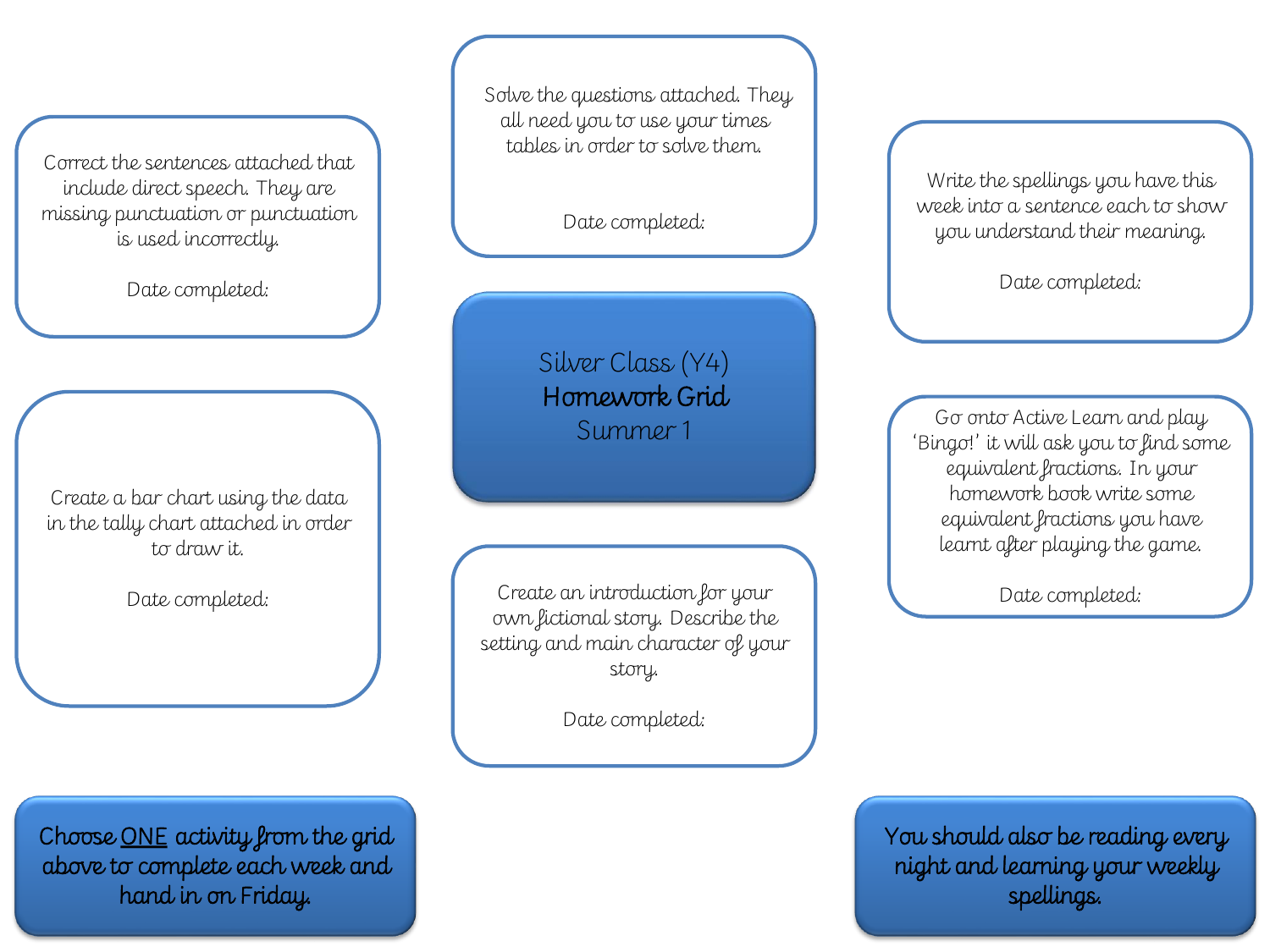Solve the questions. They all need you to use your times tables in order to solve them.

- 1. a)  $6 \times 5 =$  b)  $3 \times 8 =$  c)  $12 \times 9 =$  d)  $8 \times 0 =$ 2. a)  $55 \div 5 =$  b)  $32 \div 8 =$  c)  $96 \div 12 =$  d)  $24 \div 12 =$ 3. a)  $35 \div \underline{\hspace{1cm}} = 5$  b)  $\underline{\hspace{1cm}} \div 9 = 8$  c)  $\underline{\hspace{1cm}} \times 12 = 120$  d)  $5 \times \underline{\hspace{1cm}} = 15$
- 4. There are 8 rows of flowers in Rose's garden. There are 7 flowers in each row. 32 of the flowers are yellow. How many flowers are not yellow?
- 5. Paul has 5 pet dogs. He gives each of them 2 treats a day. How many treats does he need for 8 days?

6. Fill in the gaps to find the multiplications that make 24.  $4 \times 6$  12  $x_{--}$   $-x8$ 

 $6 \times 4$   $- x 12$   $8 \times -$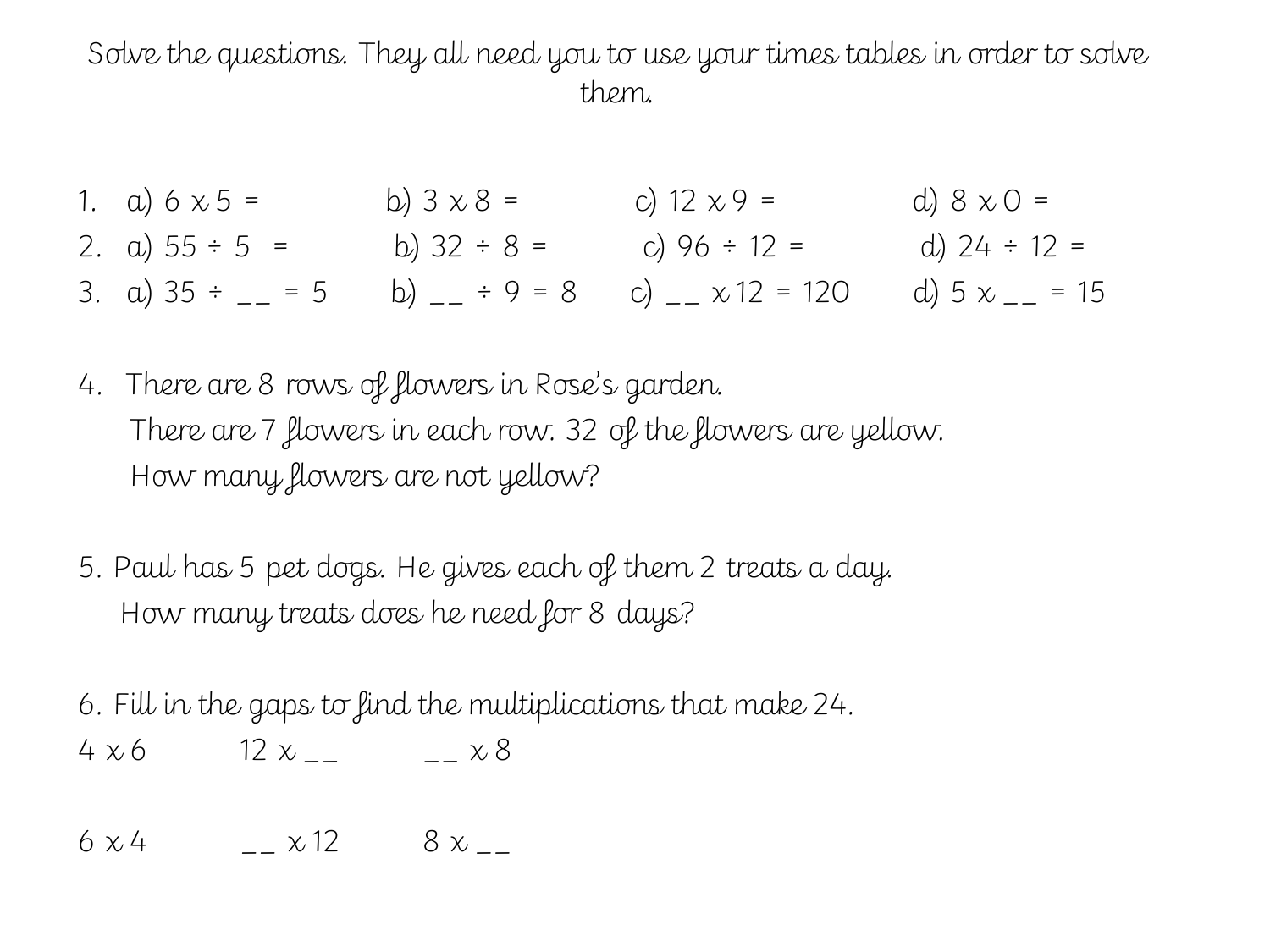Create a bar chart using the data in the tally chart attached in order to draw it.

| Favourite Colours | Amount of children      |
|-------------------|-------------------------|
| Red               | H                       |
| Orange            | $JH^*$ II               |
| Green             | JH                      |
| Pink              | $JH^*$ $    $           |
| Yellow            | $ $ $\mu$ $ $ $\mu$ $ $ |
| Blue              | $JH^*$ $I$ $JH^*$       |